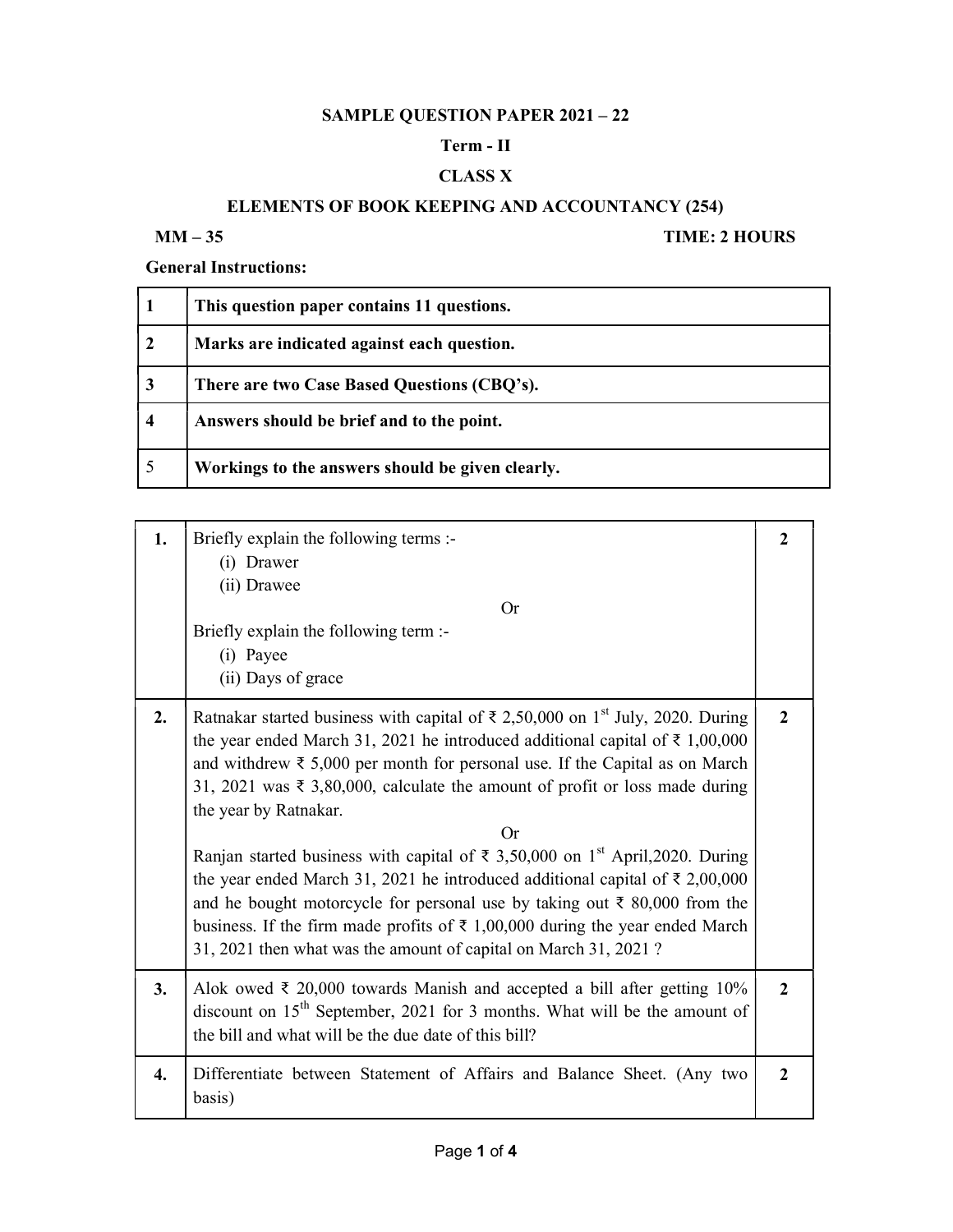| 5. | Determine the amount of Gross Profit/Loss from the following information for                                  |                                      |                                                                                | 3            |
|----|---------------------------------------------------------------------------------------------------------------|--------------------------------------|--------------------------------------------------------------------------------|--------------|
|    | the year ended March 31, 2021:-                                                                               |                                      |                                                                                |              |
|    | <b>Particulars</b>                                                                                            |                                      | Amount $(\bar{\mathbf{z}})$                                                    |              |
|    | Sales                                                                                                         |                                      | 12,00,000                                                                      |              |
|    | Purchases                                                                                                     |                                      | 5,00,000                                                                       |              |
|    | Wages                                                                                                         |                                      | 60,000                                                                         |              |
|    | Car ia e Inwards                                                                                              |                                      | 50,000                                                                         |              |
|    | Carriage Outwards                                                                                             |                                      | 40,000                                                                         |              |
|    | Salaries                                                                                                      |                                      | 1,00,0000                                                                      |              |
|    |                                                                                                               | Opening Stock (01 April, 2020)       | 30,000                                                                         |              |
|    |                                                                                                               | Closing Stock (31 March, 2021)<br>Or | 40,000                                                                         |              |
|    |                                                                                                               |                                      |                                                                                |              |
|    | Determine the amount of Net Profit/Loss from the following information for<br>the year ended March 31, 2021:- |                                      |                                                                                |              |
|    | <b>Particulars</b>                                                                                            | Amount $(\bar{\mathbf{z}})$          |                                                                                |              |
|    | Gross Profit                                                                                                  | 10,00,000                            |                                                                                |              |
|    | Salaries                                                                                                      | 1,40,000                             |                                                                                |              |
|    | Wages                                                                                                         | 50,000                               |                                                                                |              |
|    | Discount allowed                                                                                              | 10,000                               |                                                                                |              |
|    | Discount received                                                                                             | 30,000                               |                                                                                |              |
|    | Repairs and Maintenance                                                                                       | 20,000                               |                                                                                |              |
|    | Depreciation                                                                                                  | 40,000                               |                                                                                |              |
|    | <b>Interest Received</b>                                                                                      | 20,000                               |                                                                                |              |
|    | Rent paid                                                                                                     | 60,000                               |                                                                                |              |
| 6. | On 1 <sup>st</sup> July, 2021 Sumit sold goods to Amit for $\bar{\tau}$ 20,000 and issued upon him            |                                      |                                                                                | $\mathbf{3}$ |
|    |                                                                                                               |                                      | a bill for 3 months. Amit accepted the bill and returned it to Sumit. The bill |              |
|    | was met on due date. Pass entries in the books of Sumit.                                                      |                                      |                                                                                |              |
| 7. | Roopak was working as salesman at his maternal uncle's shop since last 10                                     |                                      |                                                                                | $\mathbf{3}$ |
|    |                                                                                                               |                                      | years. Now he decided to start his own business, but since he was not having   |              |
|    |                                                                                                               |                                      | enough funds, so he decided to start a small business of making pizza by the   |              |
|    |                                                                                                               |                                      | name 'PIZZA CART'. He introduced Capital of ₹ 2,00,000. He purchased           |              |
|    | Equipments of $\bar{\tau}$ 50,000. He took a loan of $\bar{\tau}$ 1,00,000 from his wife, Riya.               |                                      |                                                                                |              |
|    | On March 31, 2021 he disclosed the following assets and liabilities                                           |                                      |                                                                                |              |
|    | <b>Particulars</b>                                                                                            | Amount $(\bar{\mathbf{z}})$          |                                                                                |              |
|    | Equipments                                                                                                    | 50,000                               |                                                                                |              |
|    | Loan from Riya                                                                                                | 1,00,000                             |                                                                                |              |
|    | Cash in hand                                                                                                  | 30,000                               |                                                                                |              |
|    | <b>Bank Balance</b>                                                                                           | 1,30,000                             |                                                                                |              |
|    | <b>Stock of Raw Materials</b>                                                                                 | 20,000                               |                                                                                |              |
|    | Other Assets                                                                                                  | 70,000                               |                                                                                |              |
|    | Other Liabilities                                                                                             | 10,000                               |                                                                                |              |
|    | Determine his Capital balance as on March 31, 2021.                                                           |                                      |                                                                                |              |
|    |                                                                                                               |                                      |                                                                                |              |
|    |                                                                                                               |                                      |                                                                                |              |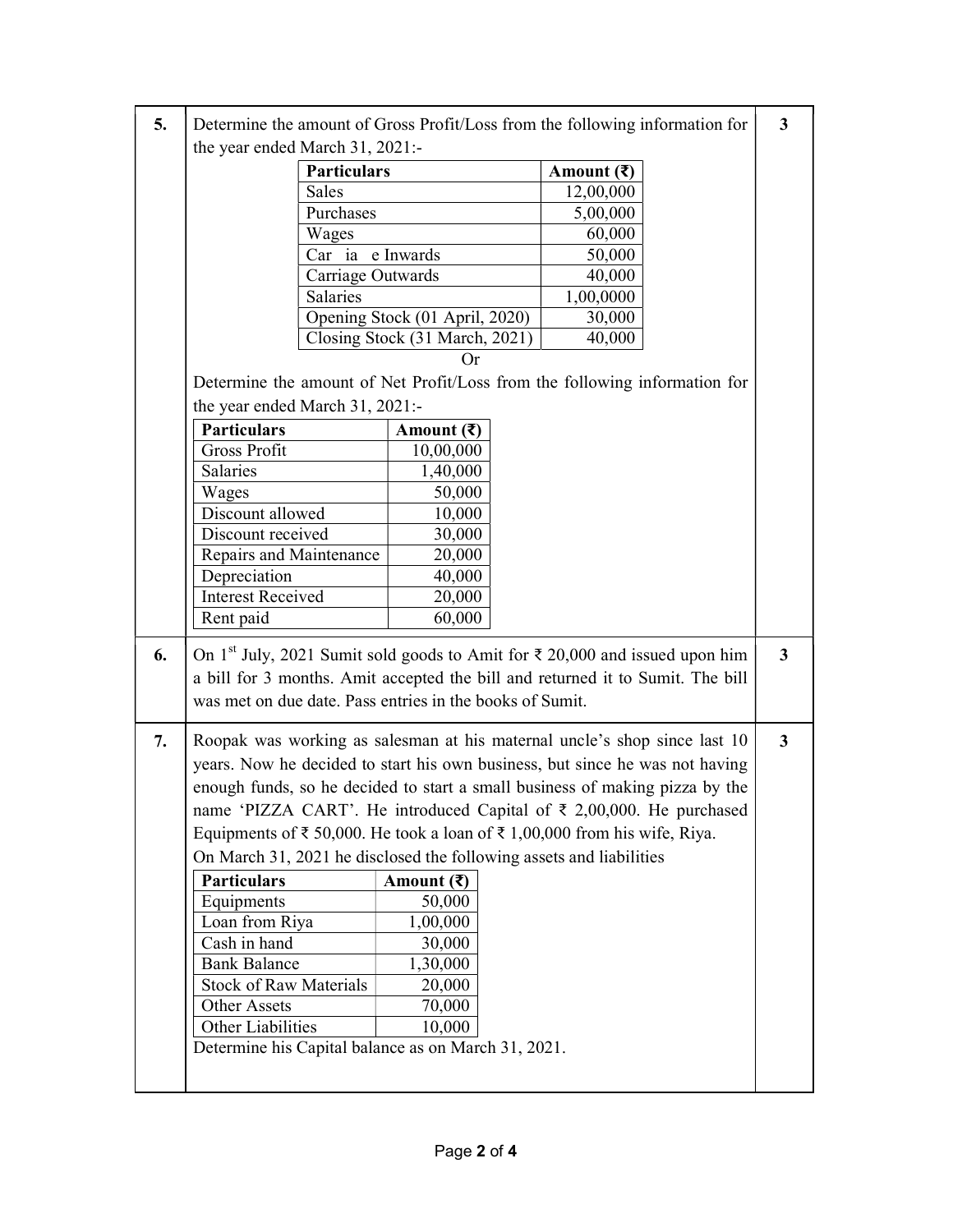| 8. | On 12 <sup>th</sup> March, 2021 Amar purchased goods from Bimal for $\bar{\tau}$ 30,000 and<br>accepted a bill for 4 months. The bill was met on due date. Pass entries in the<br>books of Amar. |                                                       |                                               | $\overline{\mathbf{3}}$ |
|----|--------------------------------------------------------------------------------------------------------------------------------------------------------------------------------------------------|-------------------------------------------------------|-----------------------------------------------|-------------------------|
| 9. | Prepare Profit and Loss account for M/s Chadha Bakers for the year ending<br>31-03-2021 and Balance Sheet as on 31-03-2021 from the following<br>information.                                    |                                                       |                                               |                         |
|    |                                                                                                                                                                                                  | Trial Balance as on 31.3. 2021                        |                                               |                         |
|    | <b>Name of Account</b>                                                                                                                                                                           | <b>Debit</b><br>Balance $(\bar{\mathbf{\mathsf{z}}})$ | <b>Credit</b><br>Balance $(\bar{\mathbf{z}})$ |                         |
|    | <b>Gross Profits</b>                                                                                                                                                                             |                                                       | 1,60,000                                      |                         |
|    | <b>Closing Stock</b>                                                                                                                                                                             | 20,000                                                |                                               |                         |
|    | <b>Rent Received</b>                                                                                                                                                                             |                                                       | 25,000                                        |                         |
|    | <b>Debtors and Creditors</b>                                                                                                                                                                     | 1,20,000                                              | 80,000                                        |                         |
|    | Capital                                                                                                                                                                                          |                                                       | 3,00,000                                      |                         |
|    | <b>Salaries</b>                                                                                                                                                                                  | 30,000                                                |                                               |                         |
|    | <b>Bad Debts</b>                                                                                                                                                                                 | 5,000                                                 |                                               |                         |
|    | <b>Trademarks</b>                                                                                                                                                                                | 1,30,000                                              |                                               |                         |
|    | <b>Machinery</b>                                                                                                                                                                                 | 2,00,000                                              |                                               |                         |
|    | <b>Furniture</b>                                                                                                                                                                                 | 1,20,000                                              |                                               |                         |
|    | <b>Bank Loan</b>                                                                                                                                                                                 |                                                       | 1,00,000                                      |                         |
|    | <b>Cash in Hand</b>                                                                                                                                                                              | 40,000                                                |                                               |                         |
|    |                                                                                                                                                                                                  | 6,65,000                                              | 6,65,000                                      |                         |